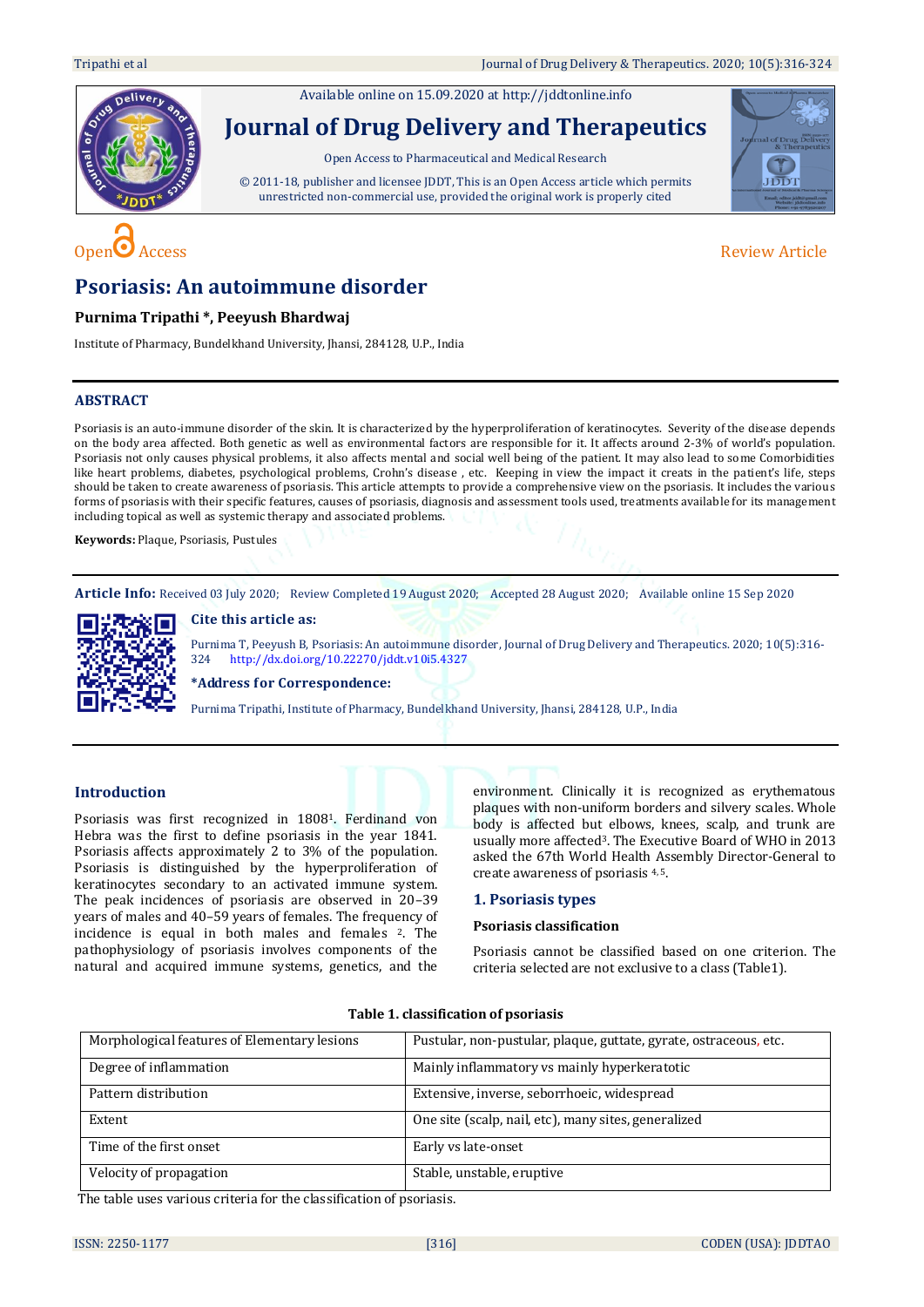Psoriasis is mainly classified as **psoriasis vulgaris**, **guttate psoriasis**, **inverse psoriasis**, and **pustular psoriasis**. If palms and the soles are affected, this is called **palmoplantar psoriasis**.

### **1.1 Psoriasis Vulgaris (chronic stationary psoriasis, plaque-like psoriasis)**

It is the most common form of psoriasis. It covers 90% of total incidences of psoriasis; in this type papulosquamous plaques are separated from the nearby area by well-defined borders. The plaques are red or yellowish pink in color, with a white or silvery scale border. Plaques could be of varying thickness; and size (Figure 1). Plaques show maximum activity on the borders: rapidly growing lesions may be circular, with clear skin inside this circular area. Generally, plaques are uniformly distributed, but in most cases occur on the outer surface of elbows and knees; scalp, lumbosacral region, and umbilicus. Inactive inflammatory psoriasis, new lesions arise at the location of trauma or pressure (known as Koebner phenomenon)<sup>6, 7</sup>.

#### **1.1.1 Plaque-type (psoriasis vulgaris classified based on phenotype)**

Features of psoriasis may vary with the anatomical position and sometimes according to the age of onset of plaque psoriasis8. Henseler and Christophers have observed two different ages for both male and female during which the disease starts: the first one is around 40 years or before it around 75% of cases occur in this age; and the second one is after 40 years, with a distinguished peak at 55–60 years 9.

## **1.1.2 Plaque-type psoriasis: Chronic plaque psoriasis**

In plaque-type psoriasis lesions are red, scaly, and discoid in shape. The lesions may be small having diameter upto 0.5 cm or large covering surfaces of the trunk and limbs (Figure 1). The plaques are having a well-defined border that separates it from the normal skin. From the longitudinal studies, it was observed that plaques grow <sup>10</sup> by expanding their border, sometimes the growing borders may become circular (Figure. 2) with the normal skin in the center of the plaque. The plaques are having a very clear border with a loose silvery-white scale. These are generally present in the elbows, knees, lumbosacral area, intergluteal cleft, and scalp. Sometimes, plaques may have pustular lesions (known as psoriasis with pustules). It affects about 90% of total psoriasis patients 5, 11.



**Figure 1. Plaque of Psoriasis Vulgaris**



**Figure 2. Circular plaques with clear skin in the center**

# **Forms of Psoriasis Vulgaris (PV)**

Psoriasis vulgaris is divided into different forms depending on the site of occurrence. For example flexural psoriasis and sebopsoriasis<sup>12</sup>.

**Flexural/intertriginous**: Flexural Psoriasis may also be termed as inverse psoriasis or psoriasis of the skin folds because of its location: i.e. underarms, below the breasts, groin area where the skin is folded and between the buttocks. Since sweating and rubbing commonly occurs in these locations which lead to irritation in inverse psoriasis. Plaques are thin, with very little scaling and a shining surface. The important clinical features of flexural psoriasis are erythematous plaques with a well-defined border and irregular infiltration, which usually leads to itching and burning13. Since humidity and heat are present in these sites, the combination of these two with the local trauma causing factors usually associates with infections caused by dermatophytes and Candida albicans. These may result into the development of psoriasis as per the Koebner phenomenon. The Koebner phenomenon gives indications about disease activity, may be useful in the prognosis, and it associates with early onset of psoriasis14. Heinrich Koebner was the first to tell about the kobner phenomenon (1838– 1904). It explains the fact that in people suffering from certain skin diseases, especially psoriasis, new lesions appear, in the traumatized but otherwise normal skin, and the new lesions are clinically and histopathologically identical to those in the diseased skin 15.

**Seborrhoeic**: The term seborrhoeic psoriasis (sebopsoriasis) is used because it is similar to seborrhoeic dermatitis in morphological and anatomical positions. Sebopsoriasis may occur with or without plaque psoriasis. It is generally present in nasolabial folds, medial cheeks, ears, eyebrows, hairline, scalp, nose, presternal, and interscapular regions. In sebopsoriasis the lesions are thin, red in color, with a well-defined border and variable degrees of scaling 3.

# **1.2 Guttate psoriasis**

Approximately 2% of the total psoriatic patients suffer from guttate psoriasis 16. Teardrop Psoriasis, Raindrop Psoriasis, or Psoriasis Exanthematic are the other terms used for Guttate Psoriasis because in Latin 'Guttate' stands for "drop". Characteristic features of the GP are the abrupt appearance of small-sized, reddish in color plaques with scale. Lesions are generally present on the trunk, proximal limbs, and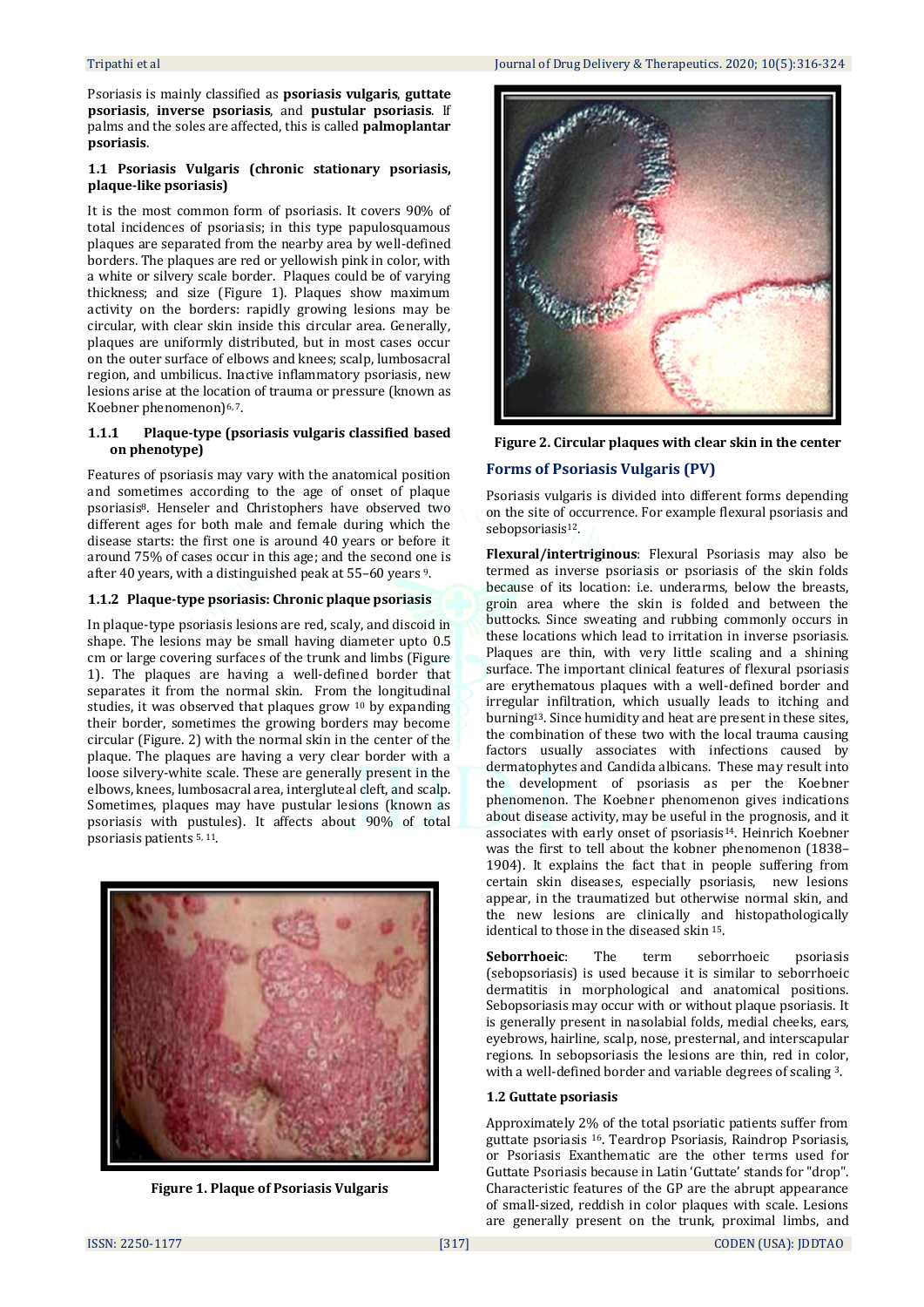scalp. GP can disappear without treatment but can reoccur as plaque psoriasis. GP is usually seen in kids or youngsters having a family history of psoriasis and having streptococcal infection and/or acute stressful life events<sup>17</sup>. Guttate flares are commonly seen in psoriasis vulgaris (PV) patients. From these observations, an indication of the pathogenic relation between GP and PV<sup>18</sup> can be obtained. GP often associates with a streptococcal throat infection or an increase in antistreptococcal serum titer before it appears 16, <sup>19</sup>.

**Pustular psoriasis:** Approximately 20% of psoriasis patients are reported to have lesions with pustules at any time during the period of psoriasis $11$ .

**Generalized pustular psoriasis (GPP)**: In the patients of GPP, plaques are also present. Plaque may be either preexisting or may appear once the pustular episode is over. The use of irritating topical agents and sometimes sudden removal of corticosteroids may trigger acute episodes in patients of plaque psoriasis<sup>20</sup>. During acute attacks of GPP, the skin becomes red and sensitive. Some other symptoms like fever, anorexia, and nausea may also be observed. Soon, numerous very fine pustules develop, on the red skin . These pustules produce pus. Finally, these pustules start drying, then skin sheds, leaving behind a shiny and smooth red skin on which fresh pustules start to develop21.



**Figure 3. Photographs showing papule and plaque forms of guttate psoriasis.**

**A. Unmagnified image. B- Magnified image.**

**Acrodermatitis continua**: It is also called as dermatitis repens. It is usually not observed. Usually, it starts when trauma occurs on the tip of a finger or toe 22. And then pustular eruption can be observed on the fingers and toes.

**Palmoplantar pustulosis**: The specific features are hyperkeratosis and pustules in groups on the back surface of hands and/or feet. This form is majorly seen in females  $($ >70%) and there is a strong association with smoking<sup>23</sup>. Palomar-plantar pustulosis (PPP) generally develops in between 20 to 60 years of age. In this type, big pustules are formed either on the base of the thumb or side of the heel. After sometime pustules become brown colored and start peeling off. After peeling the activeness of PPP reduces for a while.

# **1.3 Erythrodermic psoriasis**

Plaque psoriasis is a stable problem. But some triggering factors may transform it into a more extensive form. Plaque psoriasis starts with an inflammatory phase. In this phase majorly erythema and to a limited extent scaling is observed along with itching and fast-developing lesions. In this state of instability sometimes the entire body may be involved. The characteristic features of the erythrodermic phase are generalized redness, a decline of characteristic clinical features of psoriasis, and loss of skin ability to balance homeostasis24. Here maximum part of the body gets affected due to intense scaling, itching, and pain. It also causes the

chemical imbalance in the body and may lead to serious illness.

# **1.4 Nail psoriasis**

In such psoriasis the matrix or bed of nail gets inflamed that leads to characteristic changes in the nail in half of the psoriasis patients. Pitting and distal onycholysis is most commonly observed here25. Clinical features may vary from pitting, yellowish discoloration, and paronychia, to subungual hyperkeratosis, onycholysis, and severe onychodystrophy26.

# **1.5 Psoriatic arthritis**

Psoriatic (PsA) arthritis is found in around 6 to 39 % of psoriasis patients. It is a chronic disorder. It is associated with the inflammation of joints. In the general population it occurs in approximately 0.1 to 0.25  $\%$  27, 28, 29. PsA is more severe than rheumatoid arthritis (RA) but the prognosis is similar<sup>30</sup>. Importantly, 80% of these patients suffer from nail psoriasis31. There is difference in the mechanism of bone resorption and repairing in PsA and RA32.

# **2. Causes of Psoriasis**

The two important factors which play crucial role in the development of psoriasis are environment and inheritance. In normal conditions, in three to four weeks skin cells of the epidermis are replaced completely in a continuous manner. But in psoriasis, the process of cell proliferation, both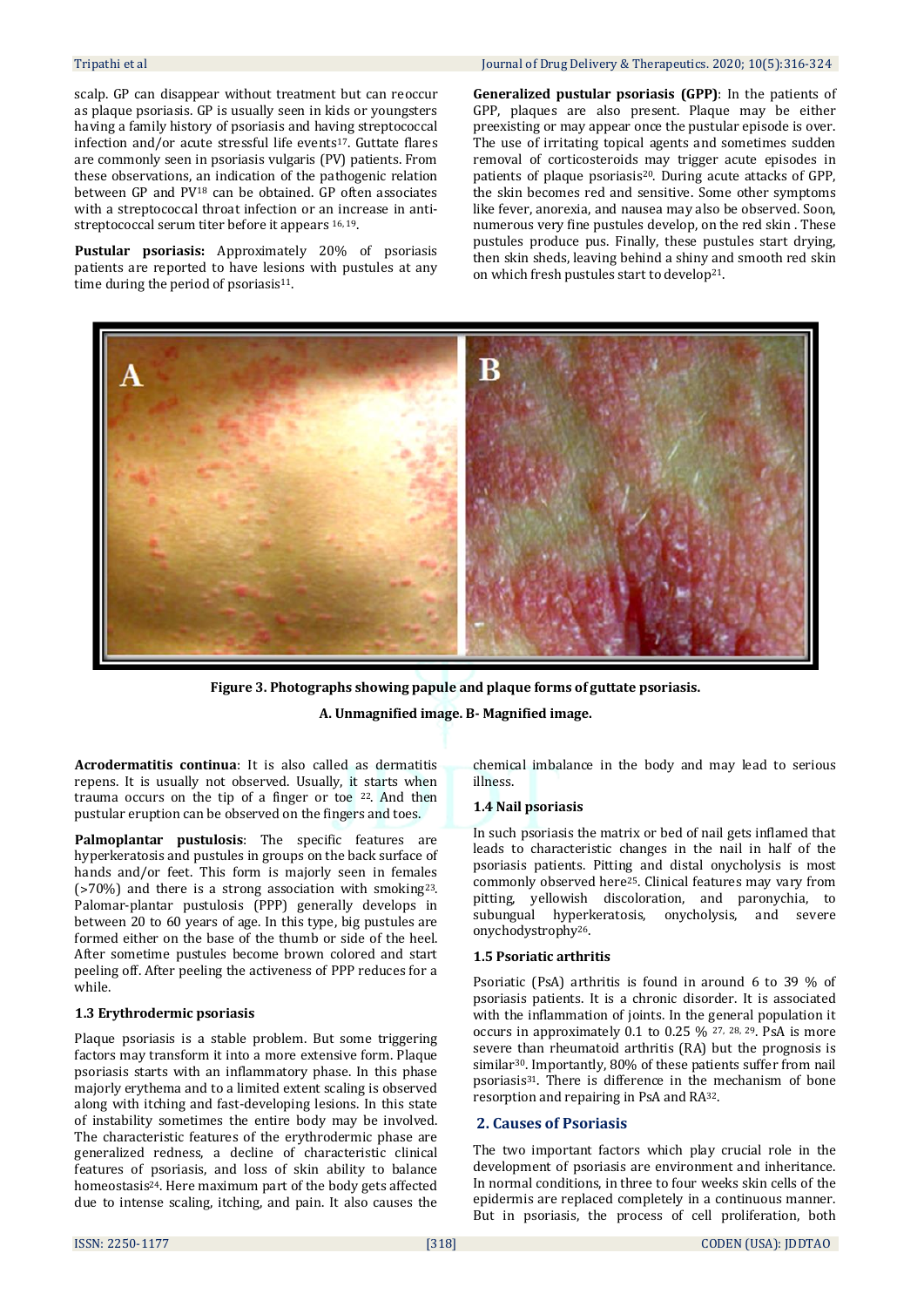formation, and shedding is very fast and the process completes in three to four days. Flares of psoriasis may be triggered by some factors like; infections, stress, skin damage, alcohol intake, and sometimes exposure to intense sunlight. Some medicines such as beta-blockers (Antihypertensive and antianginal drug), lithium, and few antimalarial drugs can also produce the same triggering effect. Abrupt withdrawal of some steroids can also trigger up the flares or worsen psoriasis. Obesity and smoking decrease the responsiveness towards psoriasis treatments33.

# **Pathogenesis**

According to recent studies, autoinflammation has an important role in psoriasis. It could be understood as a condition of sterile inflammation, autoantibodies, and autoreactive T cells present in the circulation are not supposed to mediate it 34-36. In the initial stages, lesions may appear because of the recurrent episodes of autoinflammation. These episodes are observed as the neutrophils and cytokines of the interleukin-1 (IL-1) family, like IL-1α, IL-1β, and IL-36, burst out. These neutrophils and cytokines have the capacity to initiate the disease<sup>35</sup>. Initial signs start to appear when a complex interaction occurs between genetic and environmental factors (e.g., drugs, stress, smoking, trauma, microorganisms). In genetically predisposed people, during primary stages, the above triggering factors activate the cells of the innate immunity, mostly by effectors such as Toll-like receptors, and then get accumulated in the skin or other affected parts. It also activates keratinocytes, which becomes a part of the immune system, and starts releasing numerous chemokines, also recruits neutrophils and enhances the inflammatory network. In a histopathological study, it has been found that in the primary condition of the disease primarily an infiltrate of innate immunity cells was seen instead of the adaptive immunity cells like T lymphocytes in the skin lesions, as well as recurrent pustular flares. Afterward an accumulation of Thelper (Th) 17 cells takes place in the lesions, which further produce pro-inflammatory cytokines like IL-17 and IL-22 cross-talking with the IL-12/IL-23 axis. In this stage, psoriasis is characterized by papulo-pustulous lesions. In the later stage, which is clinically recognized as plaque psoriasis, the inflammatory process shifts and involves immune response mediated by classical Th1 cells, here predominately Th1 cell-related cytokines such as tumor necrosis factor (TNF)-α and interferon (IFN)-γ are observed35.

# **Diagnosis of Psoriasis**

In general practice, psoriasis is diagnosed clinically by physicians, based on the pattern of plaques emergence and dispersion. The biopsy is usually not the tool of diagnosis in psoriasis. Usually to diagnose psoriatic arthritis a rheumatologist's suggestion is enough34.

#### **How is psoriasis assessed?**

Assessement of psoriasis is usually done by the physicians based on scores obtained by measuring the severity of psoriasis in skin and joints, affect mood and daily activities, and whether a danger for heart disease is present. These scores used for the assessment are PASI (Psoriatic Area and Severity Index), PGA (Physician Global Assessment), and BSA (Body Surface Area)37.

# **Psoriasis area and severity index (PASI)**

Frederickson and Pettersson were the first to use PASI. The PASI collectively uses 4 body parts for the assessment: the head and neck (H), hands (UL), the trunk (T), and the legs (LL). A numerical score (A) is used to represent the

proportion of skin affected by psoriasis in each part: 1 for 0– 9 percent, 2 for 10–29 percent, 3 for 30–49 percent, 4 for 50–69 percent, 5 for 70–89 percent or 6 for 90–100 percent. These body parts are examined separately to observe 3 signs of plaque formation – redness (E), thickness/induration (I), and desquamation/scaling (D). These signs are rated on a 5 point scale: 0 (no plaque), 1 (mild), 2 (moderate), 3 (severe) or 4 (very severe). The final PASI score may range in between 0 to 72, and the below-mentioned formula is used to calculate it:

 $PASI = 0.1$  (EH+IH+HH)  $AH + 0.2$  (EUL+IUL+HUL)  $AUL +$ 0.3 (ET+IT+HT) AT + 0.4 (ELL+ILL+HLL) ALL 37-39.

#### **Physician global assessment (PGA)**

The PGA is used for the average assessment of lesions in psoriasis. The assessment is based on erythema, scale, and duration. PGA does not involve the quantitative calculation of the affected body surface area or individual lesion<sup>40</sup>. PGA has two forms: the first form is static, here the physician's view at a single point of disease is considered, and the second form is dynamic, here the global improvement of disease from a baseline is assessed by the physician<sup>41</sup>. Here PGA is used on a scale of 0-5, where:  $0 =$  clear,  $1 =$  almost clear,  $2 = mid$ ,  $3 = moderate$ ,  $4 = severe$ ,  $5 = very severe$ .

#### **Body surface area (BSA)**

The "rule of nines" is the most commonly used method for the estimation of the BSA of lesions in psoriasis. It is defined as 9% coverage of area from each of the following: the head and neck, arms (individually), the anterior and posterior legs, each of 4 trunk quadrants, leaving 1% for the genitalia. A patient's area of affected hands can also be used to estimate, by assuming that 1 "handprint" reflects around 1% of BSA42.

#### **Treatment of Psoriasis**

Till date, psoriasis is not curable, only management is possible. For patients with limited disease, just avoidance of provoking factors is sufficient and no treatment is required. Indications for treatment depend upon the localized symptoms (pain, itching, decrease in manual dexterity if the hand is involved, or flexural intertrigo), cosmetic problems (lesions on limb or face), or both. The treatment here aims to decrease the seriousness and spreads of psoriasis so that there is no substantial effect on the patient's professional, personal or social life, or well-being.

The primary treatment in stable plaque psoriasis, in all the conditions, should be topical. Sometimes patients with involvement of 10 percent or more skin may also give good response to topical therapy. But when ˃20 percent part of the body is involved, topical therapy is not sufficient, and systemic therapy is used<sup>43</sup>.

#### **Topical Treatment**

The commonly used methods of topical treatment are discussed here.

# **Emollients**

The emollients hydrate the skin and make the hyperkeratinized skin in psoriatic plaques softer. In around 35% of patients44, the use of emollients like yellow paraffin or aqueous cream for at least 2 times in a day, reduces itching, soreness, redness, scaling, and lesional extension. This relief may be due to effects produced in the stratum corneum by reversing the inflammatory consequences which cause damage45. Though some greasy emollients, like petrolatum or Aquaphor cream (water in an oil base), are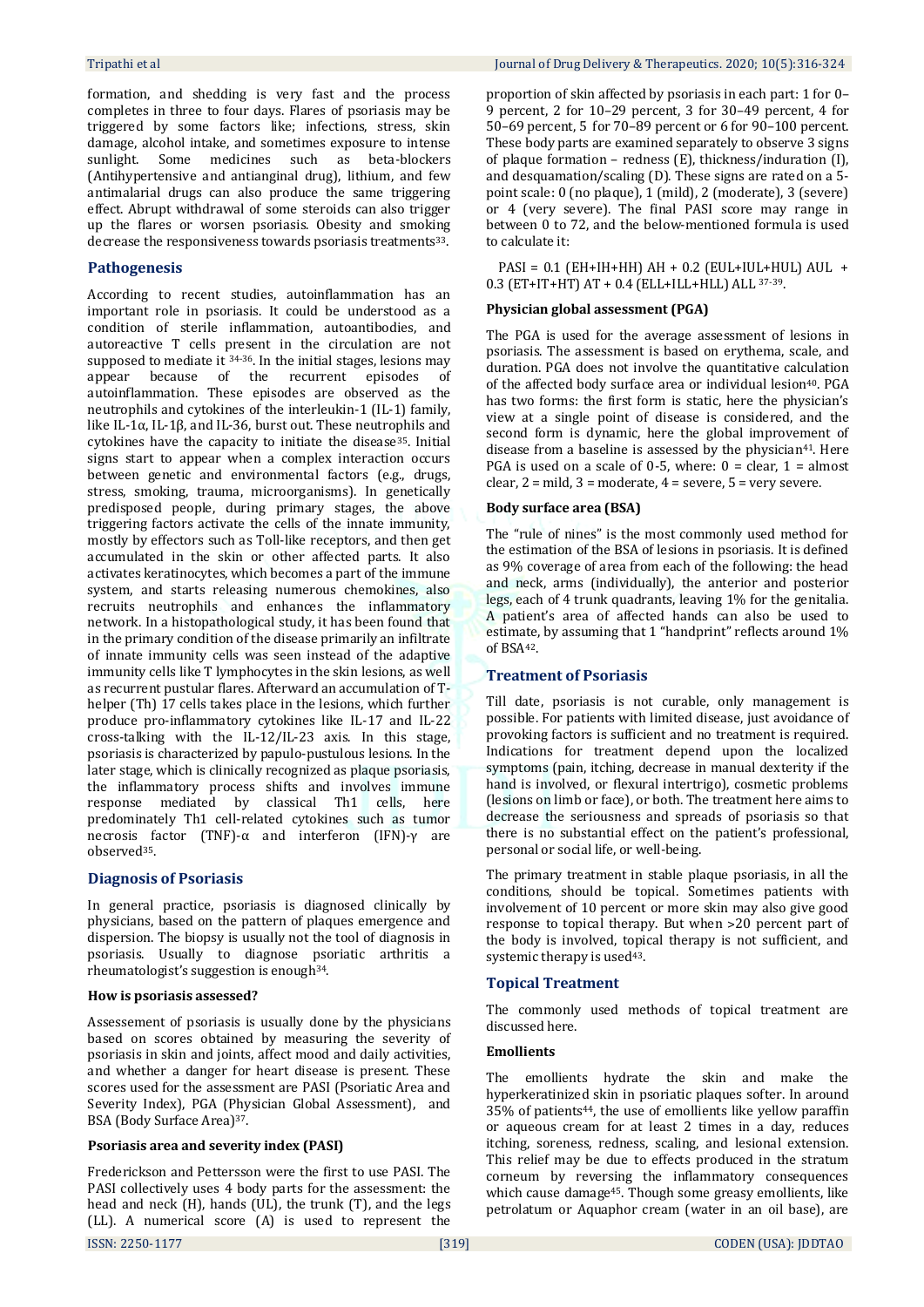more effective these are not well accepted by the patients due to some cosmetic problems, like the shining and stickiness of the skin where these are applied.

# **Keratolytic Agents**

The most common keratolytic agent is salicylic acid (2-10 %). It can be used as an ointment with or without coal tar agents or topically used corticosteroids. These ointments soften the layers of scale present on the psoriatic plaques making the removal easier. The absorption of topically used corticosteroids and coal tar agents is also enhanced. Salicylic acid has irritating properties, so it should be used carefully to avoid eye contamination. Effectiveness of salicylic acid as a single agent in psoriasis is not yet reported.

## **Coal Tar**

Coal tar formulations are usually given with ultraviolet B phototherapy but are capable to remove the plaques of psoriasis if used alone. Because of their unpleasant odor, their use is limited, although they are well tolerated when applied to all but the most unstable lesions, even in low concentrations they can irritate or cause an acneiform eruption on normal skin. It is often added in shampoos to stop the scaling of scalp due to psoriasis. The therapeutically used coal tar preparation when given alone may cause skin cancer in rare conditions 46-48.

## **Anthralin**

Anthralin is mostly used in psoriasis for topical treatment in many European and few United States centers. It is commonly used in accordance with the Ingram regime which includes everyday bath once with coal-tar, exposure to ultraviolet B phototherapy, and use of anthralin paste having salicylic acid as an antioxidant to stop the conversion of anthralin to inactive product<sup>49</sup>. On comparing it has been found out that the coal tar–ultraviolet B and coal tar– ultraviolet B–anthralin regimens are roughly equal in effectiveness, rate of action, and cost<sup>50, 51</sup>. There are some problems encountered by anthralin, firstly on oxidation, it converts to colored compounds which produce brown or purple color stains on skin and clothes, second is irritation of perilesional skin due to the formation of free-radicals; by the incorporation of free-radical scavengers and antioxidants both the problems can be reduced<sup>52</sup>. A short-contact regimen has been introduced to overcome the above problems, in this regimen anthralin is removed after one hour of application, it allows the entry into lesional skin and prevents absorption in the perilesional area, providing same efficacy53. Currently, this is the preferred regimen, of anthralin use, with efficacy the same as the traditional treatment (which involves an overnight application) and having efficacy the same as that of topical corticosteroids, but fewer adverse effects54.

# **Corticosteroids**

In U. S., topical corticosteroids are mostly used, because of the advantages offered by them like they have short-term efficacy, good patient compliance, and comparatively cheaper55. The highly potent topical corticosteroids constantly prove to be effective. Corticosteroids act at a rate equal or faster than the anthralin and coal tar. Corticosteroids do not produce irritation in skin and stain on the skin and clothing, and hence good patient compliance.

All the corticosteroids available are not the same in their efficacy. 0.5% betamethasone has reported to be more effective than 0.5 % diflorasone diacetate 56. It is also reported that once-daily application has the same efficacy as the usual twice-daily application with lesser side effects.

Dangerous side effects are not commonly observed in the short period treatment, <sup>56</sup> but topical corticosteroids cause thinning of the skin, striae, hiding of local infections, reduction in pigmentation, and tolerance (tachyphylaxis) to the anti-inflammatory action of the threapy<sup>57</sup>. There are many corticosteroids, including 0.025 to 0.1 percent betamethasone valerate, 0.01 to 0.025 percent fluocinolone acetonide, and 0.025 to 0.1 percent triamcinolone acetonide, which prove to be effective, but their effectiveness does not remain for a very long time55. It may also cause psoriasis unstable and susceptible to serious relapse, leading to occasional cases of pustular psoriasis <sup>58</sup>. Application of corticosteroid ointment under a plastic occlusive film can improve the efficacy, but local and systemic side effects increases. In adults, application of 30 g or more once a day of 0.025 percent betamethasone valerate cream under an occlusive dressing causes pituitary-adrenal suppression,<sup>59</sup> and 1.0% hydrocortisone cream produces a similar effect in infants <sup>60</sup>.

# **Calcipotriene**

Calcipotriene is derived from vitamin D. Recently this therapy was given license to treat patients of mild-tomoderate plaque psoriasis in Europe and America. It is equal to vitamin D that has very few effects on calcium metabolism. Observations after the use of oral or topical calcitriol (formerly known as 1 a, 25 dihydroxycholecalciferol) it was proved that it can be effectively used for the treatment of psoriasis<sup>61</sup>. Calcipotriene ointment in plaque psoriasis is as effective as a moderately potent corticosteroid ointment like 0.1 percent betamethasone valerate62, 63.

Calcipotriene ointment (50 μg of calcipotriene per gram) has shown significant progress in 60% of chronic plaque psoriasis cases when applied twice in a day for a duration of eight-week. The advantage of calcipotriene ointment is that it doesn't produce stains on the clothes. It has a disadvantage of causing little irritation on the face and causes hypocalcemia if double the recommended maximum weekly dose of 100 g is applied<sup>64</sup>.

# **Phototherapy And Systemic Treatments**

Topical agents are found successful in most of the patients with limited chronic plaque psoriasis, but approximately 20 percent<sup>55</sup> patient requires some aggressive treatment. Systemic treatment is recommended only when a patient does not responds to the topical treatment and psoriasis is in a severe state. For a more regressive approach, there are the options of phototherapy or systemic treatments. This aggressive approach is recommended only when a large area of the body (˃20 percent of the body area) is affected and it is not possible to treat using topical agents because of the inconvenience and cost, or when psoriasis doesn't respond to topical therapy/professionally disables/affects psychologically the patient. All the regimens involve serious effects, and the proportion of benefit to risk must be considered while deciding the therapeutic index of each regimen.

# **Phototherapy (Ultraviolet B Irradiation)**

Use of 1% crude coal tar in an aqueous ointment and then exposure to a least erythemogenic dose of ultraviolet B radiation, gives remission in a minimum 80 % of psoriatic patients. Usually, this remission is controlled by intermittent ultraviolet B phototherapy<sup>65</sup>. In the past decade, the rate of hospitalization for ultraviolet B phototherapy is in favor of outpatient therapy. Among all the therapeutic options available in moderate-to-severe conditions of psoriasis,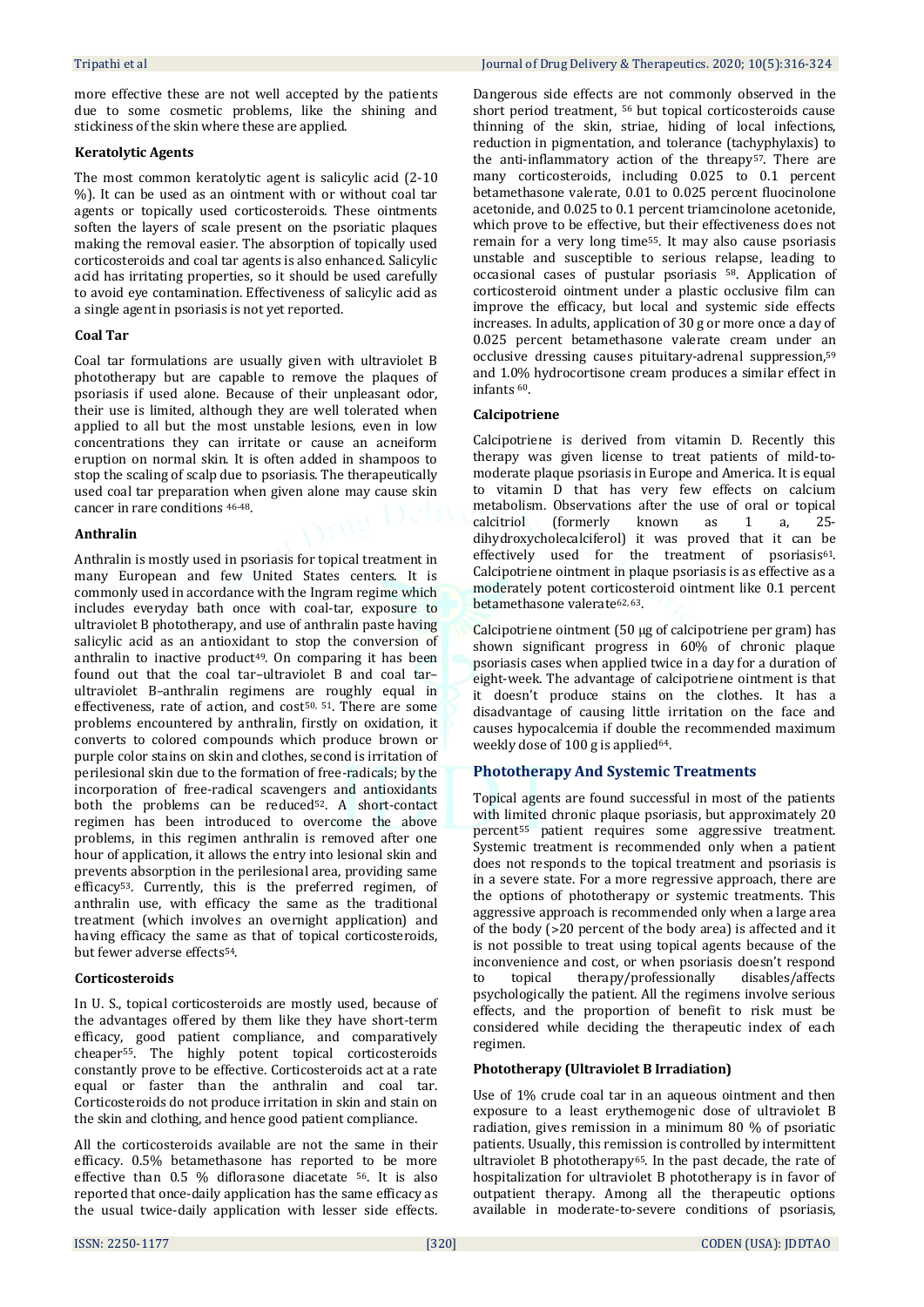ultraviolet B phototherapy with coal tar offers the best therapeutic index, with a reduction in the chances of skin carcinoma induction48, 66. The difficulties encountered with this treatment are exposure time to coal tar and ultraviolet B radiation, an objectionable odor of coal-tar formulations, and around 30 treatments are required to attain reasonable benefit. Ultraviolet B phototherapy alone is used regularly in guttate (eruptive papulosquamous) psoriasis patients.

## **Photochemotherapy**

Photochemotherapy<sup>67</sup>, is also a form of ultraviolet therapy. In this therapy, a photosensitizing drug methoxsalen is combined with ultraviolet A phototherapy (PUVA) in the range of 320 to 400 nm. PUVA has proved to be consistent in controlling the extensive disease. PUVA acts by intercalating the methoxsalen into DNA, then cross-linking of DNA strands which further interferes in DNA synthesis, blocks cell proliferation68, and suppresses cell-mediated immune responses in the affected skin69. In more than 85% of patients, it takes around 20 to 30 sittings of drug and ultraviolet A irradiation for skin lesions to disappear67. The duration of remission is 6 to 12 months for patients in whom maintenance therapy is terminated after 2 to 3 months<sup>70</sup>. PUVA therapy has very high patient compliance because the response to therapy is high; topical treatments are not required in between the therapy, and the therapeutic schedule is very simple. PUVA has some short-term side effects like nausea, burning, and pruritus in 10 to 20% of cases, but these side effects are not a problem in the completion of therapy. The issues associated with PUVA on long term use are; an increase in the chances of photodamage to the skin and possibility of cancer due to the exposure to ultraviolet radiation. PUVA enhances the frequency of squamous-cell carcinomas of the skin<sup>71</sup> and a relative threat of genital skin cancer in men if the genitals are not protected<sup>72</sup>. The therapeutic index of this therapy could be higher if the accumulative exposure to ultraviolet A radiation has fewer chances of causing carcinomas or severe photodamage- that is, preferably less than 160 treatments73. To minimize the cumulative dose of radiation, PUVA could be used in combination with the oral retinoid etretinate74. Use of methoxsalen either topically or in bath application is useful but has a high risk of burning the skin75.

#### **Methotrexate**

Methotrexate acts by antagonising folic acid. Methotrexate blocks DNA synthesis, inhibits the proliferation of cells in rapidly dividing tissues like hyperproliferative epidermis in the case of psoriasis and epithelium of gastrointestinal and germinative tissues76. Methotrexate also produces an immunosuppressive effect by affecting the mononuclear cells present in the skin, blood, and lymphatic tissues77. The cell cycle in psoriatic keratinocytes is very fast (37 hours). The replication of these cells can be inhibited by administering methotrexate orally in 3 doses of 2.5 to 5 mg each at intervals of 12-hour, in combination with the 3 onceweekly doses. This regimen produces minimal side effects78,79. Methotrexate in a dose of 10 to 25 mg/week, as once weekly can also be given either orally or parenterally to an adult having 70 kg of weight $80$ . In severe cases of psoriasis, methotrexate is most frequently used when ultraviolet B and coal-tar therapy or PUVA fails either due to poor response, serious side effects, or inconvenience<sup>81</sup>. Before starting methotrexate therapy patient's hematologic conditions and kidney and liver function should be checked and only if these values are normal, methotrexate is recommended. Since 85% of the methotrexate is excreted in the urine, the adequate renal function becomes necessary, because improper kidney function will lead to a sustained

increase in plasma drug concentration, causing acute side effects, like leucopenia and acute gastrointestinal or cutaneous erosions. On long-term use the major side effect was seen with the methotrexate therapy in cirrhosis; so the patients having a history of the hepatic disorder or excessive alcohol intake or with abnormal liver function should avoid taking this drug81. As compared to liver function test and imaging procedures, the liver biopsy reliably identifies patients in whom methotrexate-induced cirrhosis has already developed or is likely to develop81-83. Liver-function tests are worth performing initially and at three-month intervals, but the methotrexate guidelines recommend that if continued treatment is proposed, a biopsy of the liver should also be performed before the initiation of treatment<sup>81</sup>. Biopsies should be repeated indefinitely at 1.5-g intervals of cumulative dosage in the absence of histological evidence of cirrhosis. If methotrexate is present, the drug must be discontinued, even though methotrexate-related cirrhosis may not progress if treatment is continued<sup>84</sup>.

## **Etretinate**

It is reported that the derivatives of retinoic acid, especially vitamin A, stimulates the differentiation of epithelial cells and inhibits the malignant shifts taking place in the skin and mucous membranes<sup>85</sup>. Retinoids can also increase the delayed hypersensitivity and re-establishes the cells of Langerhans' in psoriatic lesions. Retinoids can both activate and suppress genomic function, including RNA transcription, leading to the differential expression of proteins, which in turn alters clinical disease86. Etretinate alone in psoriasis has limited efficacy87. In extensive plaque psoriasis, etretinate brings approximately moderate improvement in 50% of the patients (reduces lesional area by approximately 75 percent)88. The use of etretinate is especially beneficial in erythrodermic and acral localized psoriasis which are otherwise difficult to treat89, 90. Both etretinate and isotretinoin (the more suitable of the two for women of childbearing age) are useful in generalized pustular psoriasis. Etretinate along with PUVA can be given in chronic plaque psoriasis 74, 91, 92. This combination reduces the dose of each drug. The etretinate therapy produces cutaneous side effects that are dose-dependent and these are dryness, scaling, erythema, and tenderness. Since etretinate is teratogenic, it should not be used in pregnancy. Since etretinate is a lipid-soluble drug, it gets deposited in the adipose tissue and the liver and can be detected in the plasma even after its discontinuation for up to two years<sup>93</sup>. Systemic therapy with retinoids for one to two years results in skeletal abnormalities, including the periosteal formation of new bone and ligamentous ossification. These changes are proved by radiologic evidence94.

#### **Systemic Corticosteroids**

Oral corticosteroid therapy is useful, but it causes Cushing's syndrome on long term use. Another problem is that the psoriasis condition may deteriorate after the discontinuation of corticosteroid therapy, and sometimes the disease may turn into a serious, pustular form resistant to the treatment. It must be restrained for use in erythrodermic psoriatic patients who are acutely ill and should be given for only a short period.

#### **Cyclosporine**

Psoriasis improves rapidly with cyclosporine in two weeks or more. Like other treatments of psoriasis, cyclosporine also does not provide the cure95. Cyclosporine decreases the production of interleukin-2 by blocking the formation of a calcineurin-dependent factor required for the transcription of interleukin-2 gene96, 97. Interleukin-2 is important for the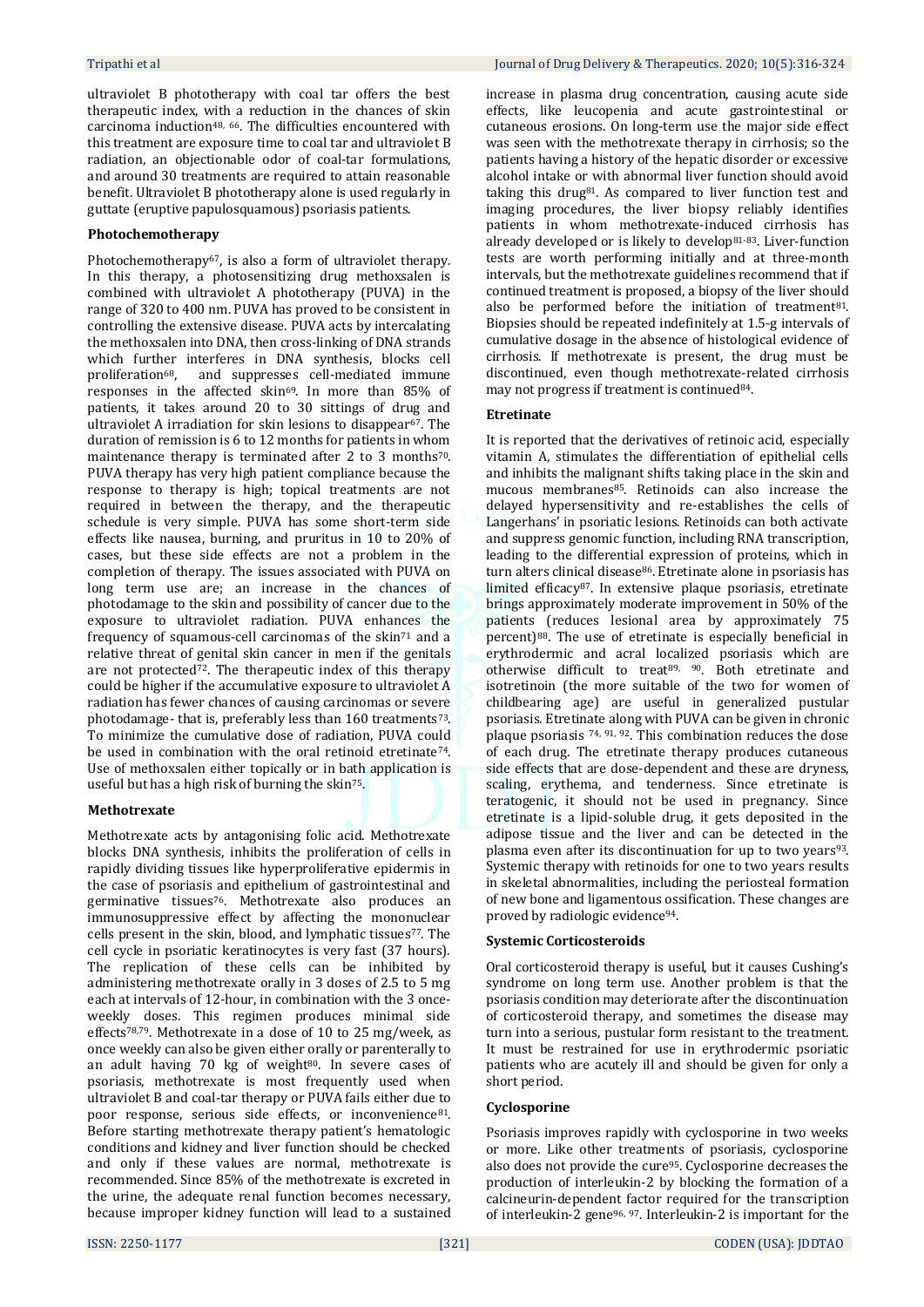proliferation of activated T cells and the production of other T-cell cytokines. Thus, immune amplification requiring interleukin-2 may be suppressed by cyclosporine, preventing the clinical expression of psoriasis. Cyclosporine is allowed for use only in patients with severe psoriasis which is resisting to other regimens (topical therapy, ultraviolet B phototherapy, PUVA, and etretinate). A dose of 3 to 5 mg/kg/day for one to three months leads to significant improvement in  $> 60\%$  of cases<sup>95</sup>. At higher doses improvement is rapid but the risk of adverse effects also increases. Once optimal results are obtained, maintenance therapy with lower doses is generally used. The disease relapses in two to four months if the drug is discontinued.

The side effects of cyclosporine are hypertension and disturbances in renal function, which may be irreversible 98, <sup>99</sup>. Cyclosporine increases the possibility of risk of cancer because of its immunosuppressive properties, though it is yet to be proved. It is prudent, however, to avoid combining cyclosporine treatment with phototherapy or other potential mutagenic treatments. Currently, available information indicates that cyclosporine should not be prescribed for more than one year100.

#### **Comorbidities in Psoriasis**

Psoriasis is associated with both physical and physiological disorders. Examples of physical co-morbidities are Crohn's disease, psoriatic arthritis, coronary heart disease, stroke, metabolic syndrome (Ischemic heart disease, hypertension, non-alcoholic fatty liver disease, diabetes mellitus, and obesity), and physiological co-morbidities include depression, anxiety, suicide ideation, and alexithymia<sup>101</sup>. It is not clear if cancers, especially lymphoma<sup>102</sup> and skin cancer<sup>103</sup> have any relation with psoriasis or treatments of psoriasis. The chances of non-melanoma skin cancer increase if the photo chemotherapy is used excessively and could be compounded if cyclosporine is used subsequently. The major concern is the relation of psoriasis with cardiovascular disorders104. For patients with mild psoriasis, the risk is not high, but in moderate and severe conditions of psoriasis, a relatively higher risk of almost three times exists<sup>105</sup>. This association is reported to be due to the excessrepresentation of Framingham risk factors in psoriasis patients, but evidence suggests that psoriasis is an independent factor106.

#### **References**

- 1. Willan R, "On Cutaneous Diseases" London: Johnson; 1808
- 2. Nestle FO, Kaplan DH, Barker J, "Psoriasis" N. Engl. J. Med, 2009; 361:496–509
- 3. Zangeneh FZ, Shooshtary FS, "Psoriasis Types, Causes and Medication" <http://dx.doi.org/10.5772/54728>
- 4. Christophers E, "Psoriasis—epidemiology and clinical spectrum" Clin Exp Dermatol, 2001; 26:314–20.
- 5. Wolf-Henning Boehncke, Michael P Schön, "Psoriasis" Lancet, 2015; 386:983–94
- 6. aNaldi L, "Epidemiology of psoriasis" Curr Drug Targets Inflamm Allergy, 2004; 3:121–128.
- 7. aGriffiths CE, Barker JN, "Pathogenesis and clinical features of psoriasis" Lancet, 2007; 370(9583):263-71.
- 8. bGriffiths CE, Christophers E, Barker JN, Chalmers RJ, Chimenti S, Krueger GG, Leonardi C, Menter A, Ortonne JP, Fry L, "A classification of psoriasis vulgaris according to phenotype" Br J Dermatol, 2007; 156: 258-62.
- 9. Henseler T, Christophers E, "Psoriasis of early and late onset: characterization of two types of psoriasis vulgaris" J Am Acad Dermatol, 1985; 13:450–6.
- 10. Goodfield M, Hull SM, Holland D, Roberts G, Wood E, Reid S, Cunliffe W, "Investigations of the 'active' edge of plaque psoriasis: vascular proliferation precedes changes in epidermal keratin" Br J Dermatol, 1994; 131:808–13.
- 11. bNaldi L, Colombo P, Benedetti EP, Piccitto R, Chatenoud L, La Vecchia C, "Study design and preliminary results from the pilot phase of the PraKtis study: self-reported diagnoses of selected skin diseases in a representative sample of the Italian population" Dermatology, 2004; 208:38–42.
- 12. bGriffiths CE, Christophers E, Barker JN, Chalmers RJ, Chimenti S, Krueger GG, Leonardi C, Menter A, Ortonne JP, Fry L, "A classification of psoriasis vulgaris according to phenotype" Br J Dermatol, 2007; 156:258-62.
- 13. Beylot C, "Clinical aspects of psoriasis" Rev Prat, 2004; 54:19–27.
- 14. Melski JW, Bernhard JD, Stern RS, "The Koebner (isomorphic) response in psoriasis: associations with early age of onset and multiple previous therapies" Arch Dermatol, 1983; 119:655– 659.
- 15. Zanchi M, Favot F, Bizzarini M, Piai M, Donini M, Sedona P, "Botulinum toxin type-A for the treatment of inverse psoriasis" J Eur Acad Dermatol Venereol, 2008; 22:431-6.
- 16. Telfer NR, Chalmers RJ, Whale K, Colman G, "The role of streptococcal infection in the initiation of guttate psoriasis" Arch Dermatol, 1992; 128:39-42.
- 17. Naldi L, Peli L, Parazzini F, Carrel CF, "Family history of psoriasis, stressful life events, and recent infectious disease are risk factors for a first episode of acute guttate psoriasis: results of a case-control study" J Am Acad Dermatol, 2001; 44:433–438.
- 18. Asumalahti K, Ameen, Suomela S, Hagforsen E, Michaëlsson G, Evans J, Munro M, Veal C, Allen M, Leman J, Burden AD, Kirby B, Connolly M, Griffiths CEM,Trembath RC, Kere G, Kere SU, Barker J NWN, "Genetic analysis of PSORS1 distinguishes guttate psoriasis and palmoplantar pustulosis" J Invest Dermatol, 2003; 120:627–632.
- 19. Mallon E, Bunce M, Savoie H, Rowe A, Newson R, Gotch F, Bunker CB, "HLA-C and guttate psoriasis" Br J Dermatol, 2000; 143:1177-82.
- 20. Zelickson BD, Muller SA, "Generalised pustular psoriasis. A review of 63 cases" Arch Dermatol, 1991; 127:1339–1345.
- 21. Viguier M, Allez M, Zagdanski AM, "High frequency of cholestasis in generalized pustular psoriasis. Evidence for neutrophilic involvement of the biliary tract" Hepatology, 2004; 40:452–458.
- 22. Roelandts R, "The history of phototherapy: something new under the sun?" J Am Acad Dermatol, 2002; 46:926-30.
- 23. O'Doherty CJ, MacIntyre C, "Palmoplantar pustulosis and smoking" 1985; 291:861–864.
- 24. Balasubramaniam P, Berth-Jones J. Erythroderma: 90% skin failure. Hosp Med, 2004; 65:100–102.
- 25. Kahl C, Hansen B, Reich K, "Nail psoriasis--an ignored disorder Pathogenesis, diagnosis and therapy" Hautarzt, 2012; 63:184- 91.
- 26. Salomon J, Szepietowski JC, Proniewicz A. Psoriatic nails: a prospective clinical study. J Cutan Med Surg. 2003; 7:317–321.
- 27. Gelfand JM, Gladman DD, Mease PJ, Smith N, Margolis DJ, Nijsten T, Stern RS, Feldman SR, Rolstad T, "Epidemiology of psoriatic arthritis in the population of the United States" J Am Acad Dermatol, 2005; 53:573.
- 28. Wilson FC, Icen M, Crowson CS, McEvoy MT, Gabriel SE, Kremers HM, "Incidence and clinical predictors of psoriatic arthritis in patients with psoriasis: a population based study" Arthritis Rheum, 2009; 6:233–239.
- 29. Gaydukova I, Rebrov A, Nikitina N, Poddubnyy D, "Decreased heart rate variability in patients with psoriatic arthritis" Clin Rheumato, 2012 Jun 7 (Epub ahead of print)
- 30. Kane D, Stafford L, Bresnihan B, FitzGerald O, "A prospective, clinical and radiological study of early psoriatic arthritis: an early synovitis clinic experience" Rheumatology, (Oxford). 2003; 42:1460-8.
- 31. Baran R, "The burden of nail psoriasis: an introduction" Dermatology, 2010; 221 Suppl 1:1-5.
- 32. Rahimi H, Ritchlin CT, "Altered bone biology in psoriatic arthritis" Curr Rheumatol, Rep. 2012; 14:349-57.
- 33. British association of dermatologists patient information leaflet, psoriasis – an overview, updated October 2018 review, Lay review date October 2018.
- 34. Angelo Valerio Marzano, Federica Derlino, Emilio Francesco Berti, "Dermatopathology" 2018; 5:14–15, DOI: 10.1159/000486304
- 35. Christophers E, Metzler G, Röcken M, "Bimodal immune activation in psoriasis" Br J Dermatol, 2014; 170:59–65.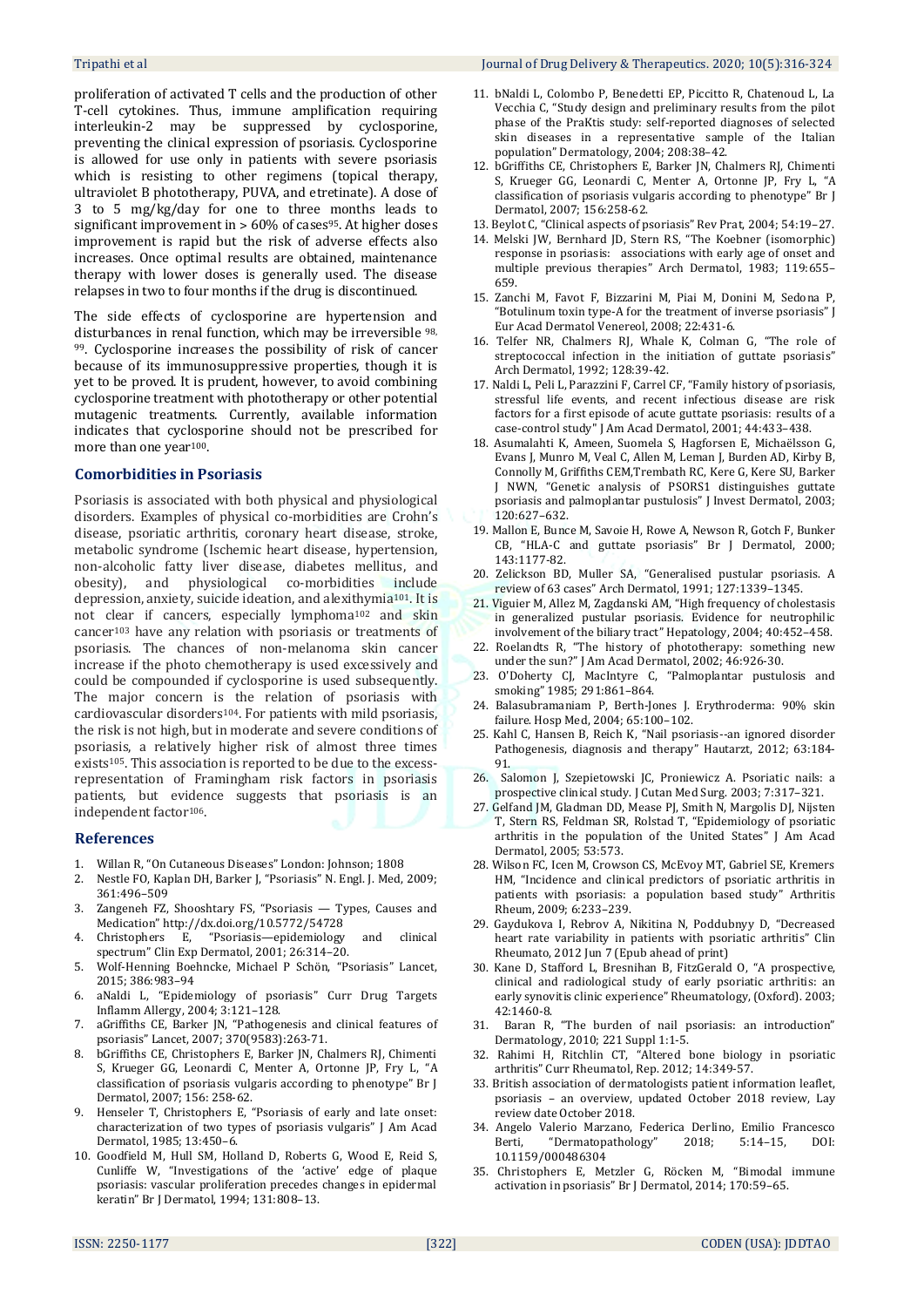#### Tripathi et al Journal of Drug Delivery & Therapeutics. 2020; 10(5):316-324

- 36. Kastner DL, Aksentijevich I, Goldbach-Mansky R, "Autoinflammatory disease reloaded: a clinical perspective" Cell, 2010; 140:784–790.
- 37. Agnieszka Bożek, Adam Reich, "The reliability of three psoriasis assessment tools: Psoriasis area and severity index, body surface area and physician global assessment" Adv Clin Exp Med, 2017; 26(5):851–856
- 38. Fredriksson T, Pettersson U. Oral treatment of pustulosis palmoplantaris with a new retinoid, Ro 10-9359. Dermatologica. 1979; 158:60–64.
- 39. Berth-Jones J, Grotzinger K, Rainville C, et al. A study examining inter- and intrarater reliability of three scales for measuring severity of psoriasis: Psoriasis area and severity index, physician global assessment and lattice system physician global assessment. Br J Dermatol. 2006; 155:707–713.
- 40. Robinson A, Kardos M, Kimball AB, "Physician global assessment (PGA) and psoriasis area and severity index (PASI): Why do both? A systematic analysis of randomized controlled trials of biologic agents for moderate to severe plaque psoriasis" J Am Acad Dermatol, 2012; 66:369–375.
- 41. Feldman S, Krueger G, "Psoriasis assessment tools in clinical trials" Ann Rheum Dis., 2005; 64(Suppl 2):65–68.
- 42. Spuls PI, Lecluse LL, Poulsen ML, Bos JD, Stern RS, Nijsten T, "How good are clinical severity and outcome measures for psoriasis?: Quantitative evaluation in a systematic review" J Invest Dermato, 2010; 130:933–943.
- 43. Malcolm W. Greaves, Gerald D. Weinstein, "Treatment of Psoriasis" Drug Therapy, Vol. 332 No. 9
- 44. Bernstein JE, Parish LC, Rapaport M, Rosenbaum MM, Roenigk HH Jr, "Effects of topically applied capsaicin on moderate and severe psoriasis vulgaris" J Am Acad Dermatol, 1986; 15:504-7.
- 45. Ghadially R, Halkier-Sorensen L, Elias PM, "Effects of petrolatum on stratum
- corneum structure and function" J Am Acad Dermatol, 1992; 26:387-96.
- 46. Young E, "The external treatment of psoriasis: a controlled investigation of the effects of coal tar" Br J Dermatol, 1970; 82:510-5.
- 47. Perry HO, Soderstrom CW, Schulze RW, "The Goeckerman treatment of psoriasis" Arch Dermatol, 1968; 98:178-82.
- 48. Pittelkow MR, Perry HO, Muller SA, Maughan WZ, O'Brien PC, "Skin cancer in patients with psoriasis treated with coal tar: a 25-year follow-up study" Arch Dermatol, 1981; 117:465-8.
- 49. Ingram JT, "The approach to psoriasis" BMJ, 1953; 2:591-4.
- 50. MacLennan A, Hellier FF, "The treatment time in psoriasis" Br J Dermatol, 1961; 73:439-44.
- 51. Ashton RE, Andre P, Lowe NJ, Whitefield M, "Anthralin: historical and current
- Perspectives" J Am Acad Dermatol, 1983; 9:173-92.
- 52. Finnen MJ, Lawrence CM, Shuster S, "Inhibition of dithranol inflammation by free-radical scavengers" Lancet, 1984; 2:1129- 30.
- 53. Schaefer H, Farber EM, Goldberg L, Schalla W, "Limited application period for dithranol in psoriasis: preliminary report on penetration and clinical efficacy" Br J Dermatol, 1989; 102:571-3.
- 54. Lowe NJ, Ashton RE, Koudsi H, Verschoore M, Schaefer H, "Anthralin for psoriasis: short-contact anthralin therapy compared with topical steroid and conventional anthralin" J Am Acad Dermatol, 1984; 10:69-72.
- 55. Liem WH, McCullough JL, Weinstein GD, "Is topical therapy effective for psoriasis: results of survey of U.S. dermatologists" J Invest Dermatol, 1992; 98:602. abstract.
- 56. Lane AT, Wachs GN, Weston WL, "Once-daily treatment of psoriasis with glucocorticosteroid ointments" J Am Acad Dermatol,1983; 8:523-5.
- 57. Du Vivier A, "Tachyphylaxis to topically applied steroids" Arch Dermatol, 1976; 112:1245-8.
- 58. Baker H, Ryan TJ, "Generalised pustular psoriasis: a clinical and epidemiological study of 104 case" Br J Dermatol, 1968; 80:771- 93.
- 59. James VH, Munro DD, Feiwel M, "Pituitary-adrenal function after occlusive topical therapy with betamethasone-17-valerate" Lancet, 1967; 2:1059-61.
- 60. Turpeinen M, "Absorption of hydrocortisone from the skin reservoir in atopic dermatitis" Br J Dermatol, 1991;124:358-60
- 61. Morimoto S, Yoshikawa K, Kozuka T, et al., "An open study of vitamin D3 treatment in psoriasis vulgaris" Br J Dermatol, 1986; 115:421-9.
- 62. Kragballe K, "Treatment of psoriasis by the topical application of the novel cholecalciferol analogue calcipotriol (MC 903)" Arch Dermatol, 1989; 125: 1647-52.
- 63. Kragballe K, Gjertsen BT, De Hoop D, et al, "Double-blind, right/left comparison of calcipotriol and betamethasone valerate in treatment of psoriasis vulgaris" Lancet, 1991; 337:193-6. [Erratum, Lancet 1991;337:988.]
- 64. Dwyer C, Chapman RS, "Calcipotriol and hypercalcaemia" Lancet, 1991; 338: 764-5.
- 65. Stern RS, Armstrong RB, Anderson TF, et al., "Effect of continued ultraviolet B phototherapy on the duration of remission of psoriasis: a randomized study" J Am Acad Dermatol, 1986; 15:546-52.
- 66. Stern RS, Zierler S, Parrish JA, "Skin carcinoma in patients with psoriasis treated with topical tar and artificial ultraviolet radiation" Lancet, 1980; 1:732-5.
- 67. Melski JW, Tanenbaum L, Parrish JA, Fitzpatrick TB, Bleich HL, "Oral methoxsalen photochemotherapy for the treatment of psoriasis: a cooperative clinical trial" J Invest Dermatol, 1977; 68:328-35.
- 68. Pathak MA, Fitzpatrick TB, Parrish JA, "Pharmacologic and molecular aspects of psoralen Photochemotherapy" In: Farber E, Cox AJ, Jacobs PH, Nall ML, eds. Psoriasis: proceedings of the second international symposium, New York: Yorke Medical Books, 1977:262-71.
- 69. Kripke ML, Morison WL, Parrish JA, "Systemic suppression of contact hypersensitivity
- in mice by psoralen plus UVA radiation (PUVA)" J Invest Dermatol, 1983; 81:87-92.
- 70. Stern RS, Fitzpatrick TB, Parrish JA, Honigsmann H, Wolff K, "Oral psoralen Photochemotherapy" In: Roenigk HH Jr, Maibach HI, eds. Psoriasis, 2nd ed. New York: Marcel Dekker, 1991:603- 23.
- 71. Stern RS, Laird N, Melski J, Parrish JA, Fitzpatrick TB, Bleich HL, "Cutaneous squamous-cell carcinoma in patients treated with PUVA" N Engl J Med, 1984; 310:1156-61.
- 72. Stern RS, "Genital tumors among men with psoriasis exposed to psoralens and ultraviolet A radiation (PUVA) and ultraviolet B radiation" N Engl J Med, 1990; 322:1093-7.
- 73. Stern RS, Lange R, "Non-melanoma skin cancer occurring in patients treated with PUVA five to ten years after first treatment" J Invest Dermatol, 1988;91: 120-4. [Erratum, J Invest Dermatol 1989; 92:300.]
- 74. Fritsch PO, Honigsmann H, Jaschke E, Wolff K, "Augmentation of oral methoxsalen photochemotherapy with an oral retinoic acid derivative" J Invest Dermatol, 1978; 70:170-82.
- 75. Fischer T, "Topical PUVA and bath PUVA" In Roenigk HH Jr, Maibach HI, eds. Psoriasis, 2nd ed. New York: Marcel Dekker, 1991:633-44.
- 76. McCullough JL, Weinstein G," The action of cytotoxic drugs on cell proliferation in psoriasis" In: Wright NA, Camplejohn RS, eds. Psoriasis: cell
- Proliferation, Edinburgh, Scotland: Churchill Livingstone, 1983:347- 54.
- 77. Weinstein GD, Jeffes E, McCullough JL, "Cytotoxic and immunologic effects of methotrexate in psoriasis" J Invest Dermatol, 1990; 95:Suppl:49S-52S.
- 78. Weinstein GD, McCullough JL, Ross PA, "Cell kinetic basis for pathophysiology of psoriasis" J Invest Dermatol, 1985; 85:579- 83.
- 79. Weinstein GD, Frost P, 'Methotrexate for psoriasis: a new therapeutic schedule,"Arch Dermatol, 1971;103:33-8.
- 80. Peckham PE, Weinstein GD, McCullough JL, "The treatment of severe psoriasis: a national survey" Arch Dermatol, 1987; 123:1303-7.
- 81. Roenigk HH Jr, Auerbach R, Maibach HI, Weinstein GD, "Methotrexate in psoriasis: revised guidelines" J Am Acad Dermatol, 1988; 19:145-56.
- 82. Weinstein G, Roenigk H, Maibach H, et al., "Psoriasis-livermethotrexate interactions" Arch Dermatol, 1973;108:36-42.
- 83. Van Ness MM, Diehl AM, "Is liver biopsy useful in the evaluation of patients with chronically elevated liver enzymes?" Ann Intern Med, 1989; 111:473-8.
- 84. Zachariae H, "Methotrexate side-effects" Br J Dermatol, 1990; 122:Suppl 36: 127-33.